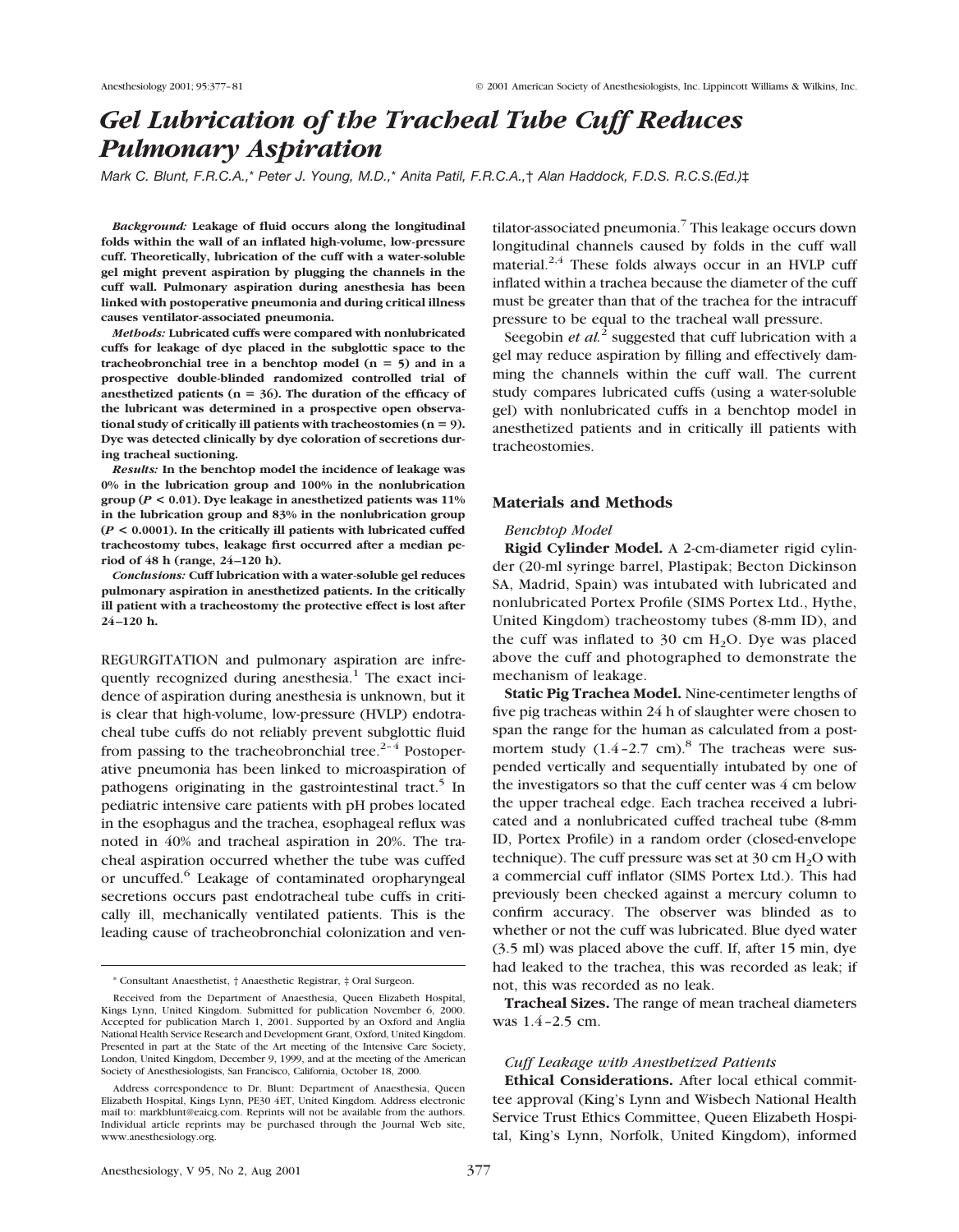consent was obtained from patients requiring orotracheal intubation as part of their anesthetic care.

**Tube Modifications.** The 8-mm-ID Portex Profile endotracheal tubes had a fine catheter (16-gauge epidural catheter, SIMS Portex Ltd.) glued with N-butylcyanoacrylate (Histacryl Blue; Melsungen AG, Melsungen, Germany) above the cuff to enable the instillation of dye into the subglottic space. The proximal tubes and cuff inflation ports were identical after intubation, whether or not the cuff was lubricated, thus enabling observer blinding.

**Study Design.** We performed a prospective, doubleblinded, randomized, single-center study. A closed-envelope technique was used to allocate patients randomly to receive either lubrication of the cuff with KY gel (Johnson & Johnson, Sezanne, France) or a nonlubricated cuff.

**Patients.** Study patients (American Society of Anesthesiologists physical status I or II) were admitted to a day-case unit. They were between 18 and 57 yr of age, and their height varied between 153 and 188 cm. The demographic characteristics of the two groups were similar, with mean ages of  $32 (SD = 10)$  and  $31 (SD = 10)$ 10) yr and heights of  $168 (SD = 8.1)$  and  $171 (SD = 7.4)$ cm for the lubrication and nonlubrication groups, respectively. In the lubrication group there were 11 women and 7 men, and in the nonlubrication group, 10 women and 8 men. Exclusion criteria included age less than 18 yr, pregnancy, and asthma or known food dye allergy. All patients underwent extraction of wisdom teeth.

**Anesthetic Technique.** All patients were treated with a standard anesthetic technique. The patients were not premedicated; a 20-gauge catheter was placed in a forearm or hand vein for drug and fluid administration. Induction of general anesthesia was performed with 2  $\mu$ g/kg fentanyl, 3–4 mg/kg propofol, and 0.1 mg/kg mivacurium to facilitate tracheal intubation with an 8-mm-ID Portex Profile cuffed endotracheal tube. Spontaneous ventilation anesthesia was maintained using isoflurane (2– 4%). Continuous positive airway pressure was not used at any stage.

Randomization, lubrication, and intubation were performed by one of the investigators, and a second investigator remained blinded to this. The study group had gel applied to the cuff. Five milliliters KY gel was applied to a  $7.5 \times 7.5$ -cm, 12-ply gauze swab (Propax, Smith and Nephew Medical Fibres, Brierfield, United Kingdom). The swab was used to coat the cuff liberally with gel. After intubation of the trachea, the cuff was inflated to  $30 \text{ cm } H_2$ O and maintained at this level with a constantpressure inflation device (see Constant Cuff Pressure Inflator). Half a milliliter E122 blue food dye was diluted to an amount of 3.5 ml with normal saline and instilled into the subglottic space. After surgery, anesthesia was continued with the patient in a 30° head-up position. Ten minutes later, the blinded investigator performed tracheal suctioning through a 14-French catheter, using a



**Fig. 1. Tracheostomy tube cuff modified by the addition of a subglottic catheter.**

Clement adaptor capable of generating a maximum pressure of  $-400$  mmHg. If the blue dye was noted in the catheter (viewed against a white background) by the blinded investigator, the cuff was deemed to have leaked. The subglottis and oropharynx were emptied before extubation.

**Constant Cuff Pressure Inflator.** The intracuff pressure was maintained at 30 cm  $H<sub>2</sub>O$  throughout the study period with a constant-pressure inflation device. This device consisted of a pneumatic constant-pressure generator with integral pressure gauge (PressurePAC; SIMS PneuPAC Ltd., Luton, United Kingdom) that was linked in series with a three-way tap, a one-way valve (R-Lock; Codan, Lensahn, Germany), and a length of fine-bore tubing (manometer tubing, 1.5-mm ID; Vygon, Ecouen, France) running adjacent to the ventilator tubing. This was attached to the inflation port of the cuffs. The calibration of the pressure generator gauge was verified against a mercury column. The three-way tap was used to check intracuff pressure with a second pressure gauge (Cuff inflater, SIMS Portex Ltd.).

# *Critically Ill Patients with Tracheostomies*

**Ethical Considerations.** After local ethical committee approval (King's Lynn and Wisbech National Health Service Trust Ethics Committee), informed assent was obtained from the next of kin of patients requiring a percutaneous tracheostomy as part of their critical care.

**Tube Modifications.** The tracheostomy tubes had a fine catheter (16-gauge epidural catheter, SIMS Portex Ltd.) glued (Histacryl) above the cuff to enable the instillation of dye into the subglottic space (fig. 1).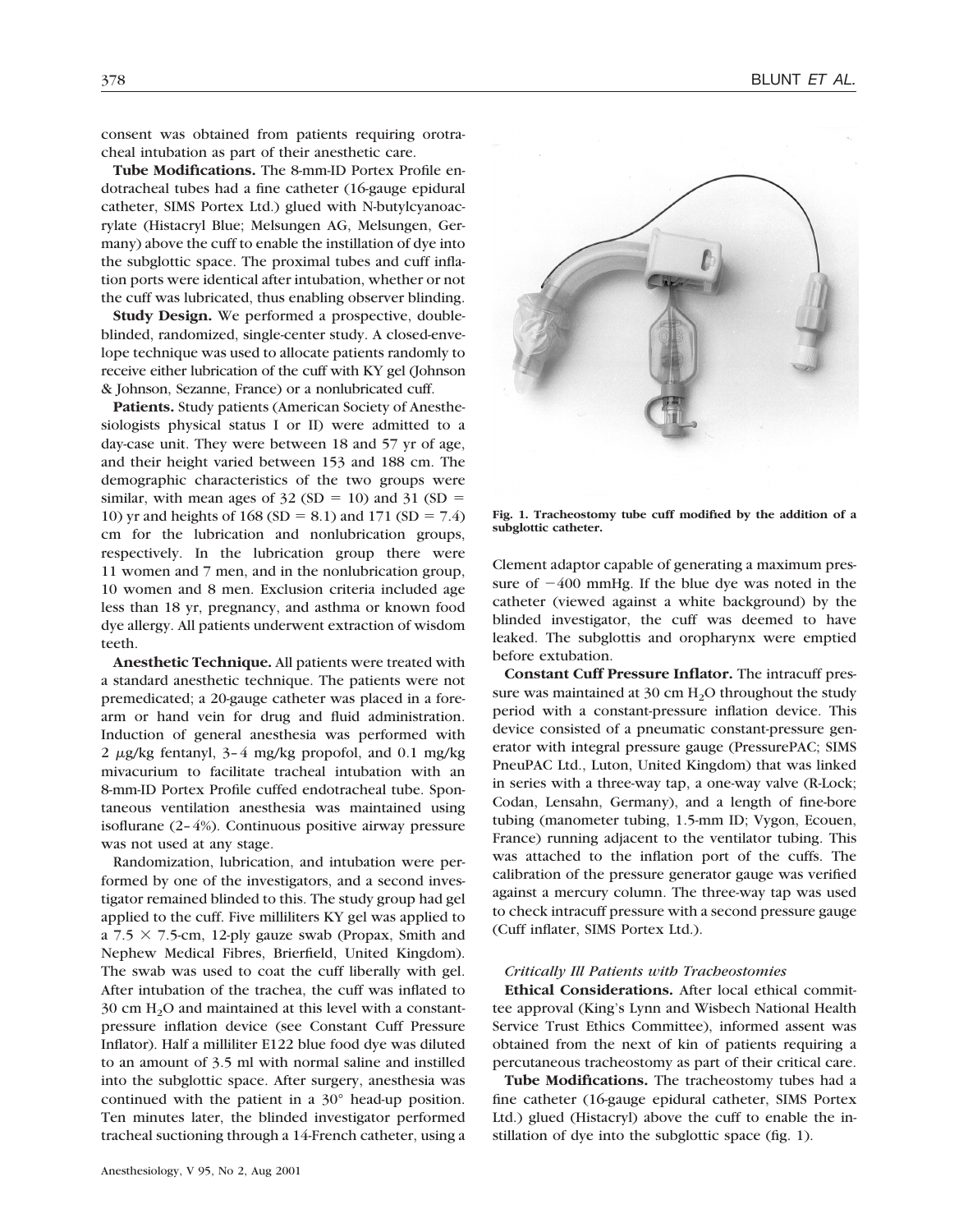**Fig. 2. (***A***) Nonlubricated tracheostomy tube high-volume, low-pressure cuff inflated to 30 cm H2O in a rigid cylinder. Leakage occurs along channels in the cuff wall. (***B***) Lubricated tracheostomy tube high-volume, low-pressure cuff inflated to 30 cm H2O in a rigid cylinder. The figure shows prevention of leakage because channels in the cuff wall are blocked by the gel.**



**Study Design.** This was a prospective open observational study. Nine critically ill patients who required a tracheostomy were recruited. All the study patients were given an 8-mm-ID Portex Profile cuffed tracheostomy tube at percutaneous tracheostomy by the Griggs technique. The cuff was lubricated with KY jelly, inflated to  $30 \text{ cm H}_2\text{O}$  (2.9 kPa) and maintained at this pressure by intermittent checks before dye instillation and every 8 h using a cuff inflator (SIMS Portex Ltd.). Half a milliliter E122 blue food dye followed by 3 ml saline was instilled daily through the catheter into the subglottic space. The nurse responsible for the patient was instructed to report dye obtained from tracheal aspirates (performed after instillation and at least every 4 h thereafter). Tracheobronchial aspiration was deemed to have occurred if dye was retrieved from the trachea.

## *Statistical Analysis*

**Power Analysis for Anesthetized Patient Study.** In a previous study of intensive care unit patients with Portex Profile cuffs Young *et al.*<sup>3</sup> showed an 87% aspiration rate, and in anesthetized patients with nonlubricated cuffs Seegobin and Van Hasselt<sup>2</sup> showed an aspiration rate of 100% of subglottic dye detected by bronchoscopy. We expected that the aspiration rate we would detect with tracheal aspirates might be approximately 85%. We thought a clinically important reduction would be a reduction of 50%. With an  $\alpha$  value of 0.05 and a  $\beta$  value of 0.2, 18 patients would be required in each group.

**Statistical Analysis.** For the benchtop study, a  $2 \times 2$ table was constructed and the data were analyzed using the Fisher exact test. For anesthetized patients, a  $2 \times 2$ table was constructed and the data were analyzed using the Fisher exact test. For critically ill patients, because

this part of the study was purely observational, no statistical test was applied.

# **Results**

### *Benchtop Studies*

In the rigid cylinder, the nonlubricated cuff permitted leakage but the lubricated cuff did not (figs. 2A and B). All five of the nonlubricated cuffs leaked, and none of the lubricated cuffs leaked in the pig tracheal model  $(0 \text{ vs. } 100\%, P \leq 0.01).$ 

# *Anesthetized Patient Study*

There were 18 patients in each group. Eleven percent of the lubricated cuffs leaked, and 83% of the nonlubricated cuffs leaked ( $P \le 0.0001$ ).

## *Critically Ill Patients with Tracheostomies*

The lubricated tracheostomy tube cuffs leaked after a median period of 48 h (range, 24 –120 h).

## **Discussion**

The prevention of aspiration in tracheally intubated anesthetized patients is important to prevent rare, clinically apparent aspirations $4$  and more commonly unrecognized aspiration.<sup>6</sup> The exact incidence and morbidity of silent or unrecognized aspiration during anesthesia is unknown. Clinically apparent aspiration past adequately inflated HVLP endotracheal tube cuffs was reported as early as  $1975.4$  Seegobin and Van Hasselt<sup>2</sup> studied 30 anesthetized patients and bronchoscopically sought for leakage of dye from the subglottic space past the nonlubricated cuff to the tracheobronchial tree. Fifteen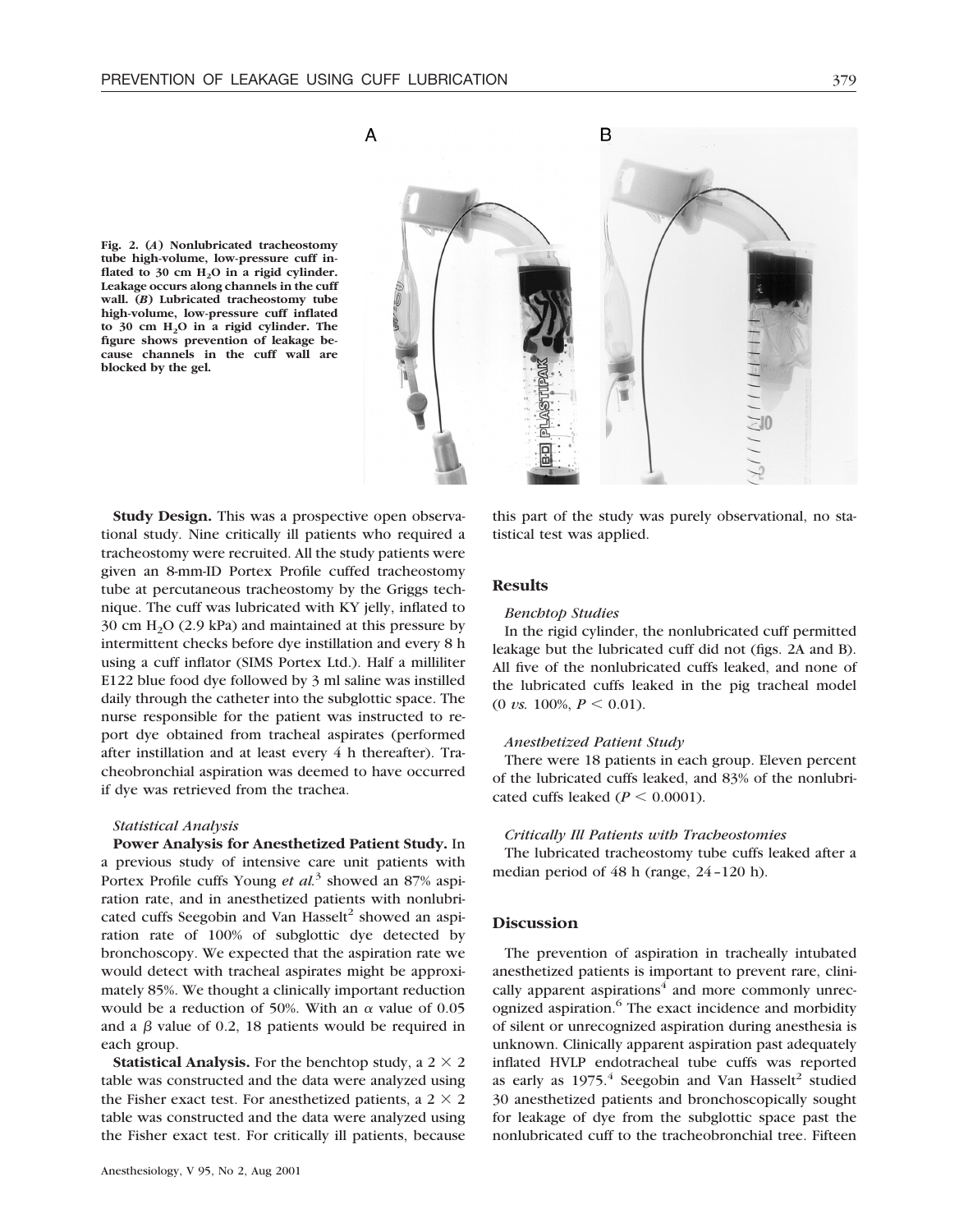patients had one of three different HVLP cuffs at appropriate intracuff pressures, and 15 had red rubber lowvolume, high-pressure (LVHP) cuffs inflated to produce a clinically recognizable seal. Dye was seen to leak along the longitudinal folds that occurred in the walls of the HVLP cuffs resulting in a 100% aspiration rate. Furthermore, it was noted that an adequately inflated LVHP cuff prevented leakage completely (although tracheal wall pressure could not be reliably controlled). Postoperative pneumonia has been linked to microaspiration of pathogens originating in the gastrointestinal tract.<sup>5</sup> The sputum of 28% of postoperative patients with nasogastric tubes became colonized with gastric pathogens, and these patients had a 40% incidence of postoperative pneumonia compared with 12% for patients without evidence of microaspiration. It is clear that both clinically apparent and more commonly unrecognized aspiration occurs in the intubated critically ill adult.

The incidence of aspiration in tracheal intubation has been found to range from 0 to  $100\%$ <sup>9-11</sup> These diverse results can be explained by the cuff type used, the patient group studied, the mode of respiratory support, the quantity and frequency of application of the dye, the type of dye used, the method used for dye detection (*i.e.,* tracheal aspirate or bronchoscopy), the patient position, and the site of application of dye. Dye placed in oropharynx must pass the laryngeal inlet and the cuff to produce a positive test result, whereas dye in the stomach or enteral feed must be regurgitated and pass the laryngeal inlet. When dye is placed on the tongue, detected aspiration rates have varied widely  $(0-77%)$ .<sup>9,11-16</sup> With dve placed in the stomach no aspiration was detected, $10$ whereas dye placed in the subglottic space has shown aspiration rates of  $31<sup>17</sup> 87<sup>3</sup>$  and  $100\%$ <sup>2</sup> Notably, Petring *et al.*<sup>17</sup> had a lower incidence of aspiration (31%), possibly because of the application of cuff lubrication with lignocaine spray (the consistency of which was not reported) before intubation. In fact, Young *et al.*<sup>3</sup> had a 100% aspiration rate when a patient requiring excessive intracuff pressure (60 cm  $H_2O$ ) for air seal was excluded. The dye test used in the current study has previously been shown to be a sensitive predictor of subglottic to tracheal fluid leakage. $3$  Specificity is also likely to be high because dye does not appear in the tracheal aspirates unless it has traversed the cuff. There are risks associated with dye placement. In addition to possible allergy, blue food dye contaminated with Pseudomonas species that was added to enteral feed has been implicated in an outbreak of ventilator-associated pneumonia in an intensive care unit.18 Maloney *et al.*<sup>19</sup> have reported two deaths that might have been related to the addition of large quantities of blue food dye to enteral feed in critically ill patients. The authors postulated that the refractory hypotension and metabolic acidosis in these patients were caused by the inhibition of mitochondrial oxidative phosphorylation and the subsequent reduction

Gel lubrication of the endotracheal tube cuff has been used to facilitate the passage of the tube through the oropharyn $x^{20}$  and to reduce the incidence of sore throat. $21$  There are no previous studies in the literature to demonstrate the protective effect of cuff lubrication against pulmonary aspiration, although Seegobin and Van Hasselt<sup>2</sup> suggested that cuff lubrication might have a protective effect.

In the anesthetized patient study, all patients received 8-mm-ID (HVLP) cuffed endotracheal tubes and two lubricated cuffs leaked, giving an 11% incidence of leakage. Fifteen nonlubricated cuffs leaked, giving an 83% incidence of leakage ( $P \le 0.0001$ ).

From previous work, it is known that the size of the human tracheal diameter varies from  $1.4$  to  $2.7$  cm.<sup>8,22-24</sup> High-volume, low-pressure cuffs have diameters ranging from 1.5 to 2 times the diameter of the average human trachea. Thus, they necessarily develop folds in the cuff when placed in the trachea and inflated to achieve clinical seal.

It is not clear why there were two episodes of leakage with lubricated cuffs in the anesthetized patient study. These occurred in female patients. The cross-sectional tracheal shape distribution differs between the sexes, $8$  as does the tracheal diameter.<sup>24</sup> Women have a higher prevalence of elliptical and C-shaped tracheas and a smaller mean tracheal diameter than men.

We hypothesized that the two lubricated cuffs that leaked could be attributed to either the smaller tracheal diameters of these patients (causing more extensive cuff wall folding) or the persistence of lateral channels not occupied by cuff material on either side of an elliptical trachea.

There were three nonlubricated cuffs that did not leak in these patients (two women and one man). In a large trachea a good circumferential seal without any folds can occur, thus preventing dye leakage.<sup>3</sup> However, the female tracheas would be unlikely to have diameters greater than 2.0 cm, $^{24}$  and it is possible that these results are false-negative results because the sensitivity of the dye detection test is unlikely to be 100%.

The precise quantity of gel on the cuff was unknown because, although 5 ml was applied, some gel remained on the swab and some dripped off the cuff. We ensured that each cuff was well lubricated.

Patients were allowed to breathe spontaneously. It is known that negative inspiratory pressure promotes leakage.<sup>23</sup> Patients were positioned in a  $30^{\circ}$  head-up tilt. This might facilitate fluid passage from the subglottic space to the tracheobronchial tree. Tracheal suctioning was performed through a 14CH catheter by means of an adapter capable of generating a maximal pressure of 400 mmHg,